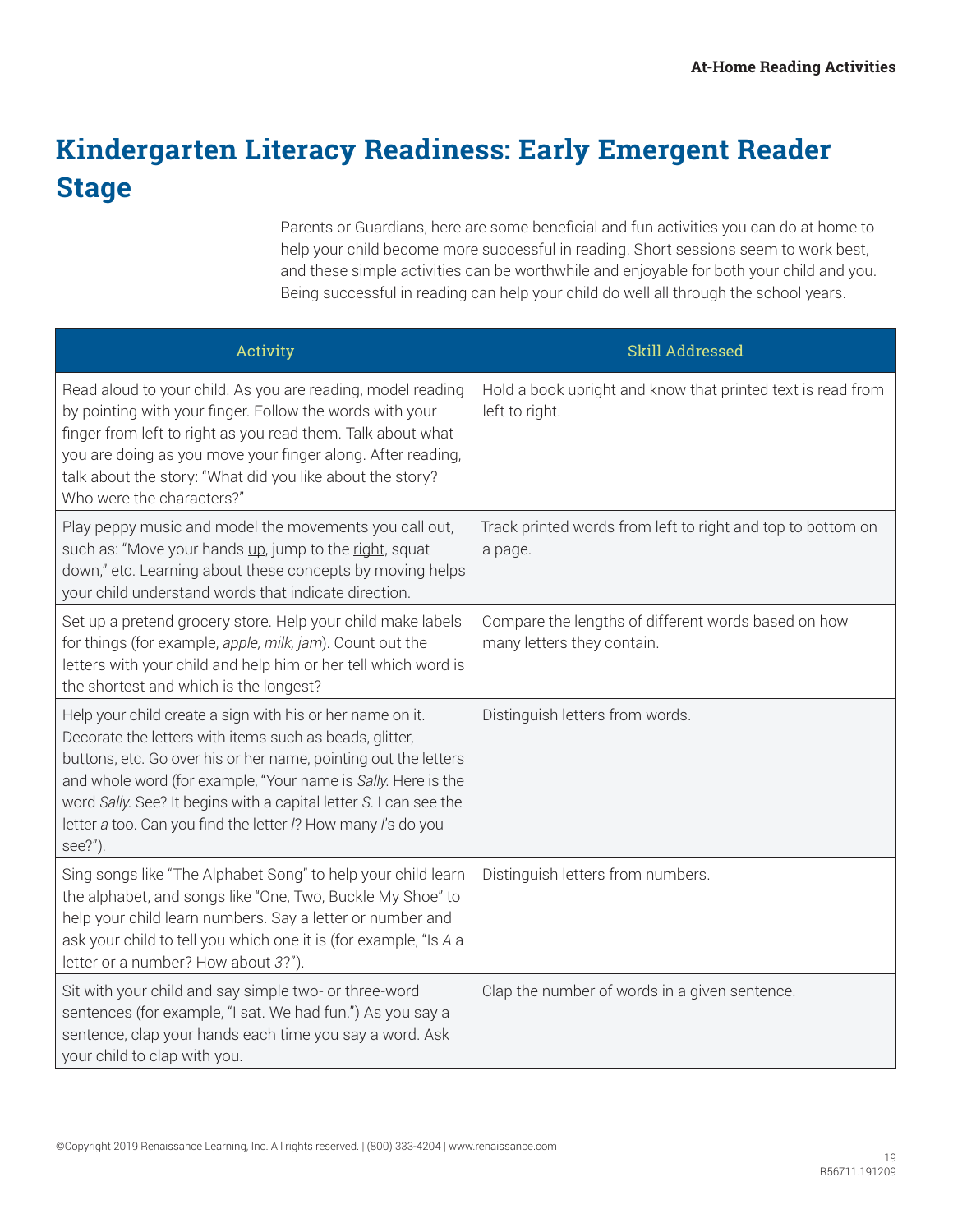| Activity                                                                                                                                                                                                                                                                                                                                                                                                                                                                                                                                                                         | Skill Addressed                                                    |
|----------------------------------------------------------------------------------------------------------------------------------------------------------------------------------------------------------------------------------------------------------------------------------------------------------------------------------------------------------------------------------------------------------------------------------------------------------------------------------------------------------------------------------------------------------------------------------|--------------------------------------------------------------------|
| Play an alphabet matching game. Create alphabet cards<br>with an uppercase (capital) letter on one card and its<br>matching lowercase letter on another card. Start out with<br>just a few matches. Place the cards facedown and take<br>turns turning over two cards with your child. If the two<br>letters are a match, for example, A and a, the player keeps<br>the match and has another turn. If the letters do not match.<br>place the cards back down and the other player has a turn.                                                                                   | Distinguish between the shapes of upper- and lowercase<br>letters. |
| Enjoy an alphabet book with your child (the local library<br>probably has a good selection of alphabet books). As you<br>read through the book, encourage your child to point out<br>the various letters.                                                                                                                                                                                                                                                                                                                                                                        | Identify the letters of the alphabet.                              |
| Give your child some play dough. Sit with him or her and<br>write out one of the letters of the alphabet. Show your child<br>how to roll out the play dough to form the letter. Say the<br>letter name as you help your child form the letter.                                                                                                                                                                                                                                                                                                                                   | Name most letters of the alphabet.                                 |
| Share several nursery rhymes or rhyming stories with your<br>child (for example, "Humpty Dumpty," "Jack and Jill," or Dr.<br>Seuss books). As you share the books, talk about which<br>words sound the same (for example, wall and fall both have<br>the sound -all; Humpty and Dumpty both have the sound<br>-umpty). Ask your child to find words which rhyme and to<br>come up with other rhymes. For example, "I hear the same<br>sound in Jill and hill. Can you think of another word with the<br>sound -ill?"                                                             | Recognize and produce rhyming sounds in words.                     |
| Begin the letters that have the most highly recognizable<br>sounds (for example, sounds which your mouth can "feel,"<br>such as /m/, /s/, /f/, /t/). After choosing a target letter,<br>choose one item from your home which begins with that<br>sound (for example, a mitten for /m/) and place it in a shoe<br>box. Help your child search through the house for other<br>items which begin with that same sound, for example, a<br>magazine, a monkey, etc). Talk about the beginning sound<br>as the item is placed into the shoe box. Continue with other<br>letter sounds. | Say the correct sound for the first letter of familiar words.      |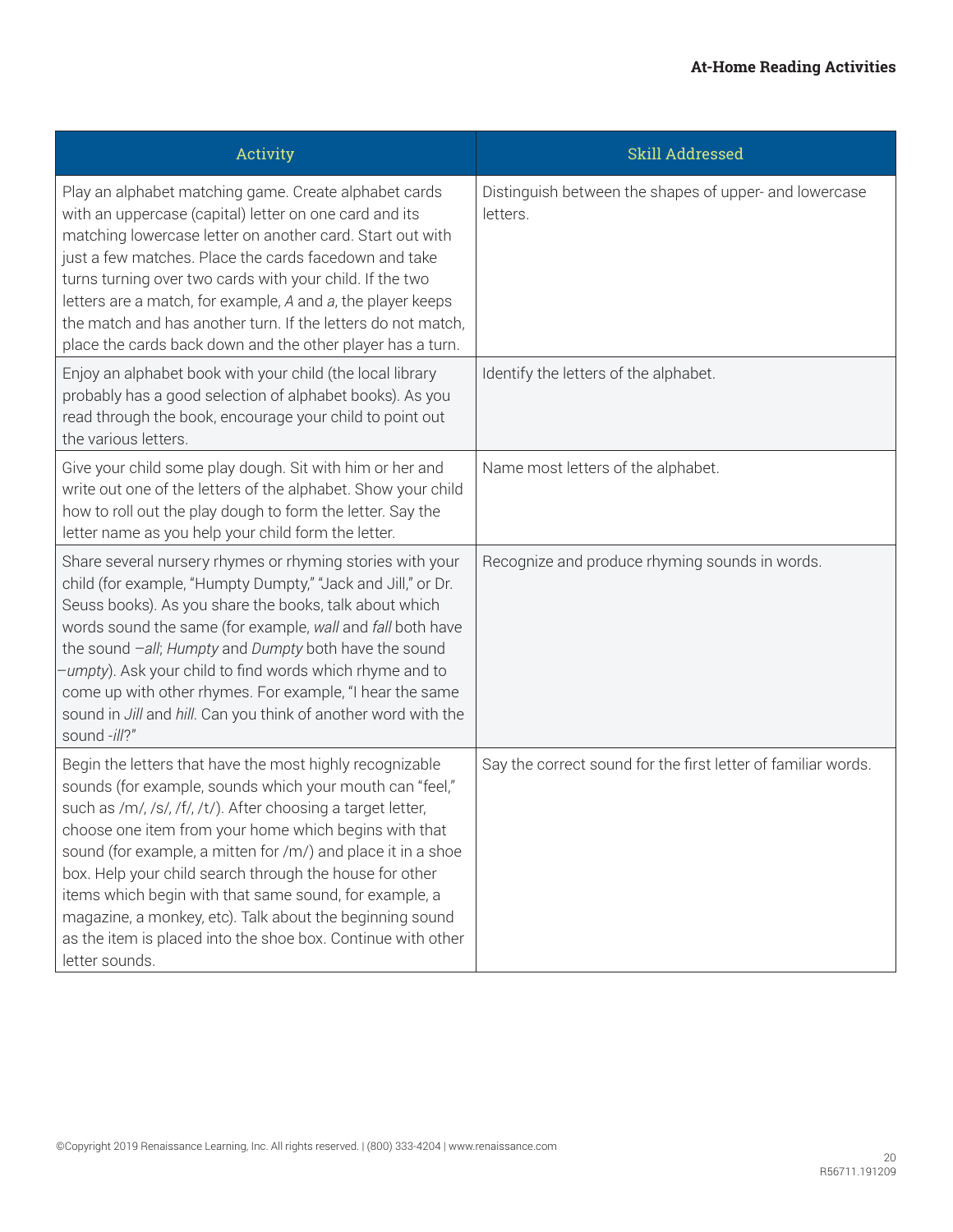| Activity                                                                                                                                                                                                                                                                                                                                                                                                                                                                                                                              | Skill Addressed                                                                       |
|---------------------------------------------------------------------------------------------------------------------------------------------------------------------------------------------------------------------------------------------------------------------------------------------------------------------------------------------------------------------------------------------------------------------------------------------------------------------------------------------------------------------------------------|---------------------------------------------------------------------------------------|
| Cut out pictures of common objects from a magazine (for<br>example, apple, book, cup, dog, etc.). Using note cards, write<br>down the alphabet, one letter to a note card. Place the note<br>cards on a flat surface and encourage your child to put the<br>picture of the item under its correct beginning sound: for<br>example, the apple under $A$ , book under $B$ , cup under $C$ , dog<br>under D, etc.                                                                                                                        | Link an initial sound to the corresponding printed letter.                            |
| Say familiar nursery rhymes with your child (for example,<br>'Humpty Dumpty" or "Jack and Jill"). Tell your child that you<br>are going to say the nursery rhyme "Jack and Jill" with a<br>"Silly Same Starting Sound." Say, "Back band Bill bent bup ba<br>bill, bo betch ba bail bof bater. Back bell bown band broke<br>bis brown band Bill bame bumbling bafter." Say it again with<br>a different beginning sound. Ask your child to join in and<br>then see if he or she can say the rhyme with a different<br>beginning sound. | Produce groups of words that begin with the same initial<br>sound (alliteration).     |
| Use a familiar picture book. Find a picture of something that<br>has more than one syllable, such as monkey. Say the word.<br>Repeat the word, this time clapping for each syllable:<br>mon-key. Ask your child to clap the word out too. Then ask<br>your child to pick out another picture, say its name, and clap<br>out its syllables. Variations can include hopping or tapping<br>instead of clapping.                                                                                                                          | With modeling and support, identify, blend, and segment<br>syllables in spoken words. |
| Help your child create his or her own name card, using<br>materials from around the house (beads, feathers, buttons,<br>etc.). Write your child's name on his or her artwork. Make<br>name cards for things your child finds important, such as<br>the door to his or her room, his or her own books, or his or<br>her chair at the table. Ask your child to go on a name hunt,<br>trying to find where you have placed these name cards.                                                                                             | Recognize own name in print.                                                          |
| Using play dough or another type of modeling clay, help<br>your child create the letters in his or her name. Encourage<br>him or her to trace over the letters. Lightly write your child's<br>name in pencil on an index card. Using white glue, trace<br>over the letters and let the glue dry completely. Give the<br>card to your child and allow time for him or her to trace over<br>the bumpy letters to get a feel for how the letter is formed.                                                                               | Write one's own name.                                                                 |